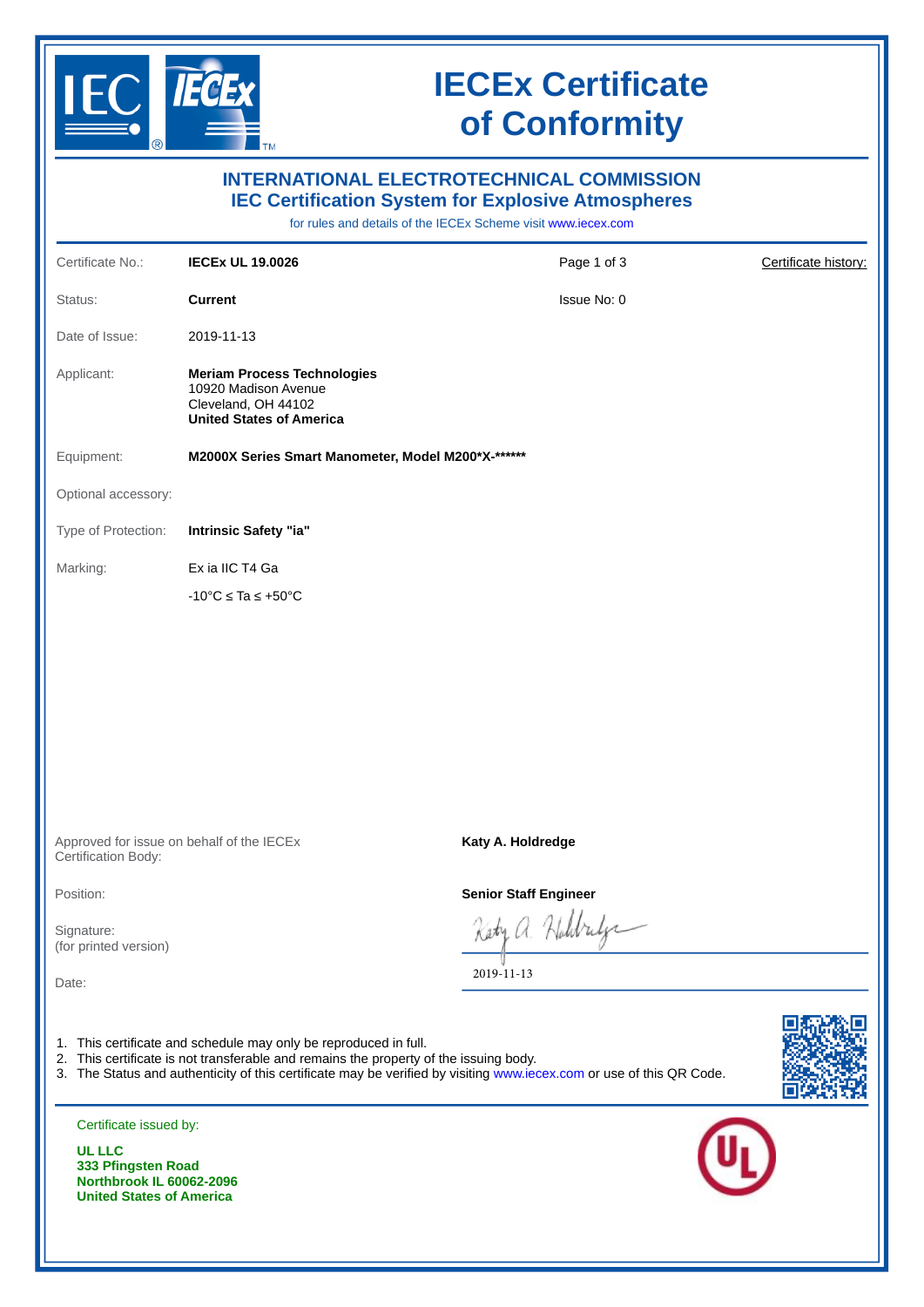

## **IECEx Certificate of Conformity**

| Certificate No.:                                                                                                                                                                                                                                                                                                                                                                                                                                                                                         | <b>IECEX UL 19.0026</b>                                                                                                                                             | Page 2 of 3 |  |  |
|----------------------------------------------------------------------------------------------------------------------------------------------------------------------------------------------------------------------------------------------------------------------------------------------------------------------------------------------------------------------------------------------------------------------------------------------------------------------------------------------------------|---------------------------------------------------------------------------------------------------------------------------------------------------------------------|-------------|--|--|
| Date of issue:                                                                                                                                                                                                                                                                                                                                                                                                                                                                                           | 2019-11-13                                                                                                                                                          | Issue No: 0 |  |  |
| Manufacturer:                                                                                                                                                                                                                                                                                                                                                                                                                                                                                            | <b>Meriam Process Technologies</b><br>10920 Madison Avenue<br>Cleveland, OH 44102<br><b>United States of America</b>                                                |             |  |  |
| Additional<br>manufacturing<br>locations:                                                                                                                                                                                                                                                                                                                                                                                                                                                                |                                                                                                                                                                     |             |  |  |
| This certificate is issued as verification that a sample(s), representative of production, was assessed and tested and found to comply with<br>the IEC Standard list below and that the manufacturer's quality system, relating to the Ex products covered by this certificate, was<br>assessed and found to comply with the IECEx Quality system requirements. This certificate is granted subject to the conditions as set out in<br>IECEx Scheme Rules, IECEx 02 and Operational Documents as amended |                                                                                                                                                                     |             |  |  |
| <b>STANDARDS:</b><br>The equipment and any acceptable variations to it specified in the schedule of this certificate and the identified documents, was found<br>to comply with the following standards                                                                                                                                                                                                                                                                                                   |                                                                                                                                                                     |             |  |  |
| IEC 60079-0:2017<br>Edition: 7.0                                                                                                                                                                                                                                                                                                                                                                                                                                                                         | Explosive atmospheres - Part 0: Equipment - General requirements                                                                                                    |             |  |  |
| IEC 60079-11:2011<br>Edition:6.0                                                                                                                                                                                                                                                                                                                                                                                                                                                                         | Explosive atmospheres - Part 11: Equipment protection by intrinsic safety "i"                                                                                       |             |  |  |
|                                                                                                                                                                                                                                                                                                                                                                                                                                                                                                          | This Certificate <b>does not</b> indicate compliance with safety and performance requirements<br>other than those expressly included in the Standards listed above. |             |  |  |
| <b>TEST &amp; ASSESSMENT REPORTS:</b><br>A sample(s) of the equipment listed has successfully met the examination and test requirements as recorded in:                                                                                                                                                                                                                                                                                                                                                  |                                                                                                                                                                     |             |  |  |
| <b>Test Report:</b><br><b>US/UL/ExTR19.0029/00</b>                                                                                                                                                                                                                                                                                                                                                                                                                                                       |                                                                                                                                                                     |             |  |  |
| <b>Quality Assessment Report:</b>                                                                                                                                                                                                                                                                                                                                                                                                                                                                        |                                                                                                                                                                     |             |  |  |

[US/UL/QAR10.0011/05](https://www.iecex-certs.com/deliverables/REPORT/53247/view)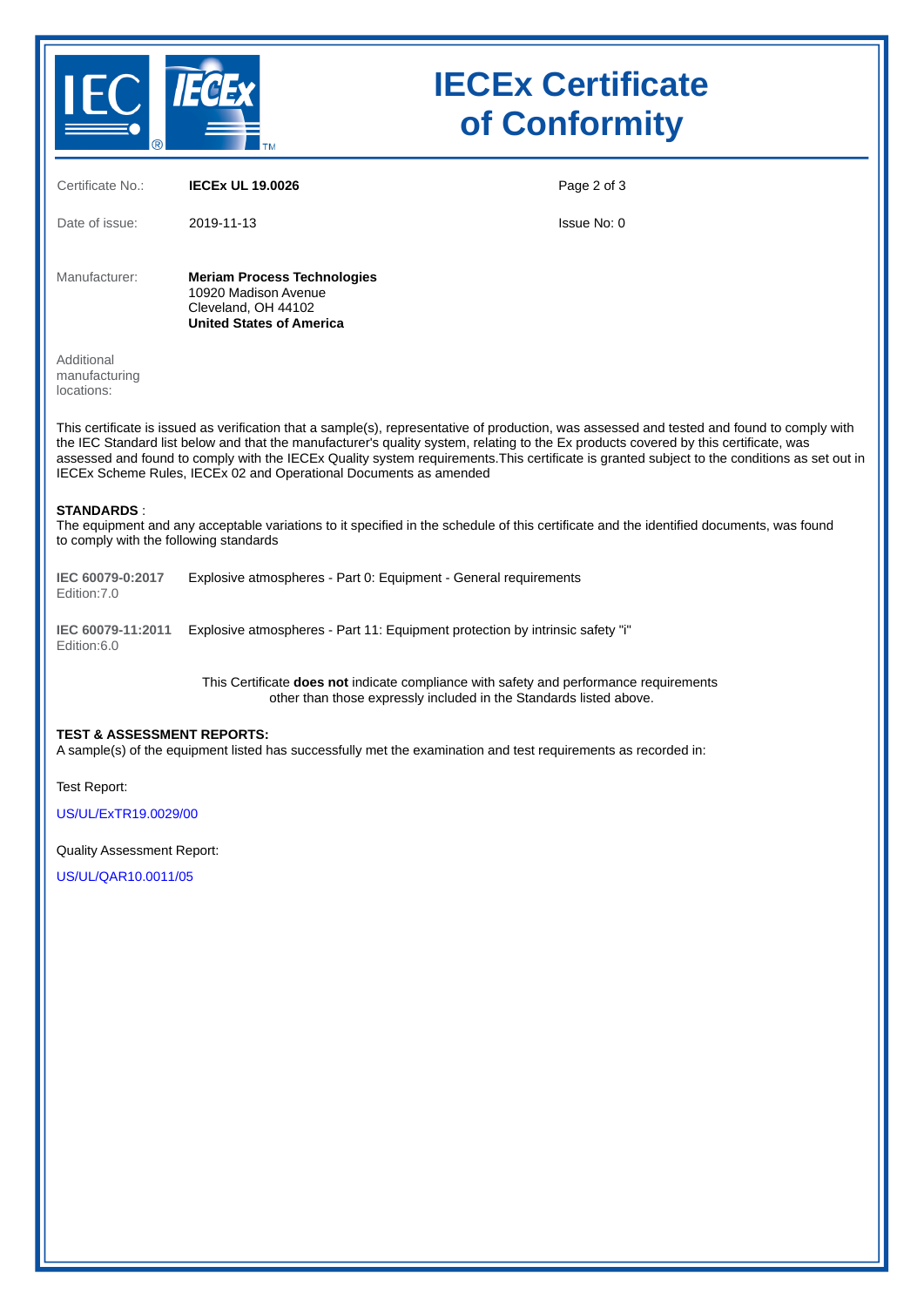

## **IECEx Certificate of Conformity**

Certificate No.: **IECEx UL 19.0026** Date of issue: 2019-11-13

Page 3 of 3

Issue No: 0

#### **EQUIPMENT:**

Equipment and systems covered by this Certificate are as follows:

The M2000X Series is a portable, battery powered pressure sensing and recording device**.** The device has an internal pressure sensor module, and provides intrinsically safe connection to an external pressure sensor module via cable. The device records data which is analyzed via USB only in non-hazardous locations. The device is powered by four size "AA" Alkaline Manganese Dioxide batteries connected in series that are replaceable only in non-hazardous locations. One non-replaceable 3 Volt Lithium Manganese Dioxide coin cell is included internal to the device for memory backup purposes.

#### **Please see Annex for additional information.**

**SPECIFIC CONDITIONS OF USE: NO**

**Annex:**

[Annex\\_to\\_IECEx\\_ULD\\_14.0001X\\_Issue\\_4.pdf](https://www.iecex-certs.com/deliverables/CERT/39785/view)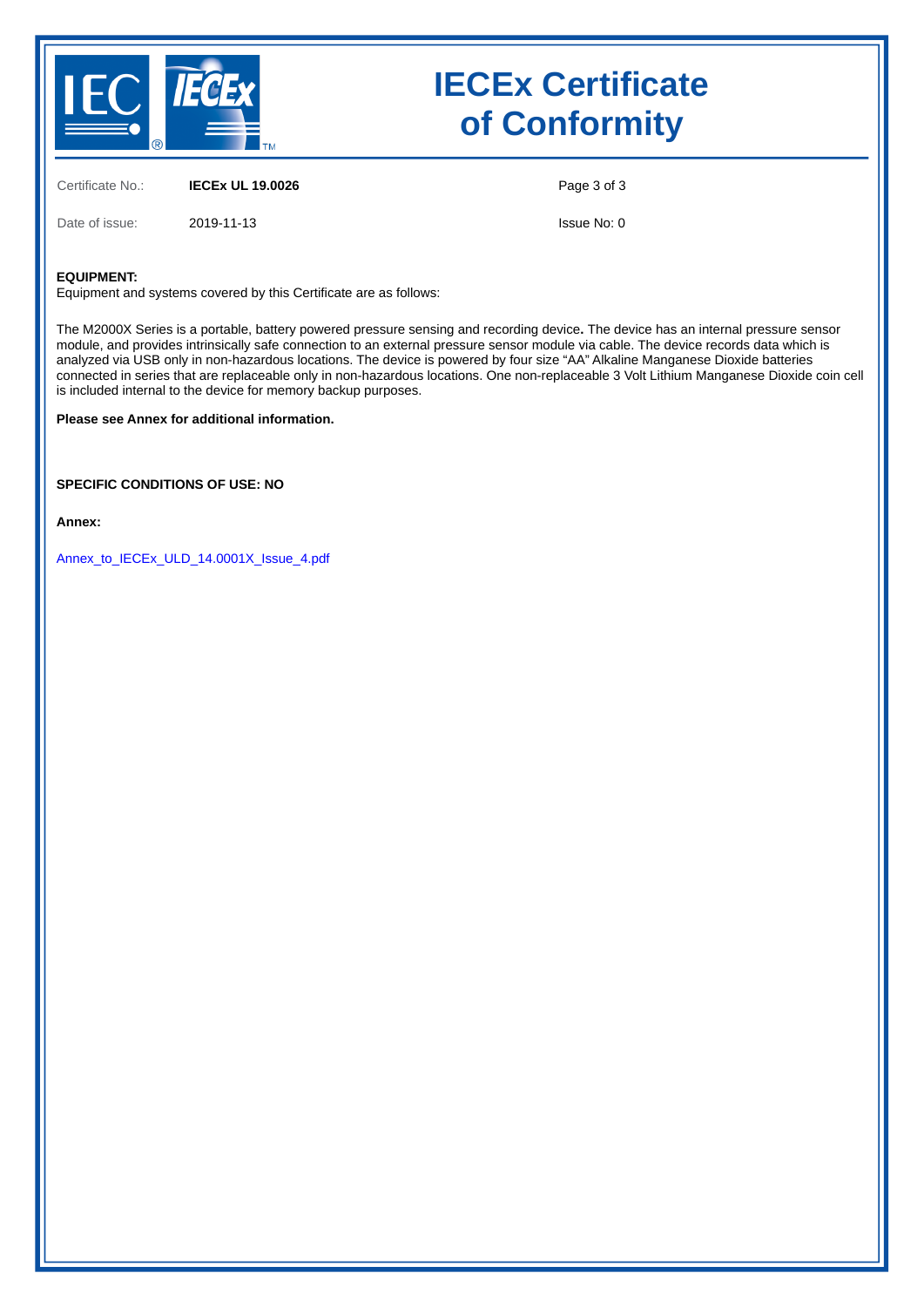

# **IECEx Certificate of Conformity**

Certificate No.: IECEx ULD 14.0001X

Issue No.: 4 Page 1 of 2

### **PARAMETERS RELATING TO THE SAFETY**

018F4703: 110 / 120 Vac, 50/60 Hz, 0.14 / 0.13 A 018F4704: 230 / 240 Vac, 50/60 Hz, 0.09/ 0.08 A 018F4705: 24 Vdc, 0.43 A

#### **MARKING**

Marking has to be readable and indelible; it has to include the following indications:

#### **MARKING left side**

 $C \epsilon_{0539}$  (Ex) II 2G Ex mb IIC T4 Gb DEMKO 14 ATEX 1314X **IECEX ULD 14.0001X** 

<u>Danfoss</u> DK-6430 Denmark **MADE IN DENMARK** 

<u>anfott</u>

DK-6430 Denmark MADE IN CHINA

**MARKING right side** 

Warnings Do not seperate coil from the valve when energized **See instruction** 

**Coil type 018F4703**  $-40^{\circ}C \leq$  Tamb  $\leq +45^{\circ}C$  IP65<br>110V 50Hz 0,14A<br>120V 60Hz 0,13A

Coil type 018F4704  $-40^{\circ}$ C  $\le$  Tamb  $\le$  +45°C IP65<br>230V 50Hz 0,09A<br>240V 60Hz 0,08A

Coil type 018F4705  $-40\degree C \leq$  Tamb  $\leq +45\degree C$  IP65 24Vdc 0,43A